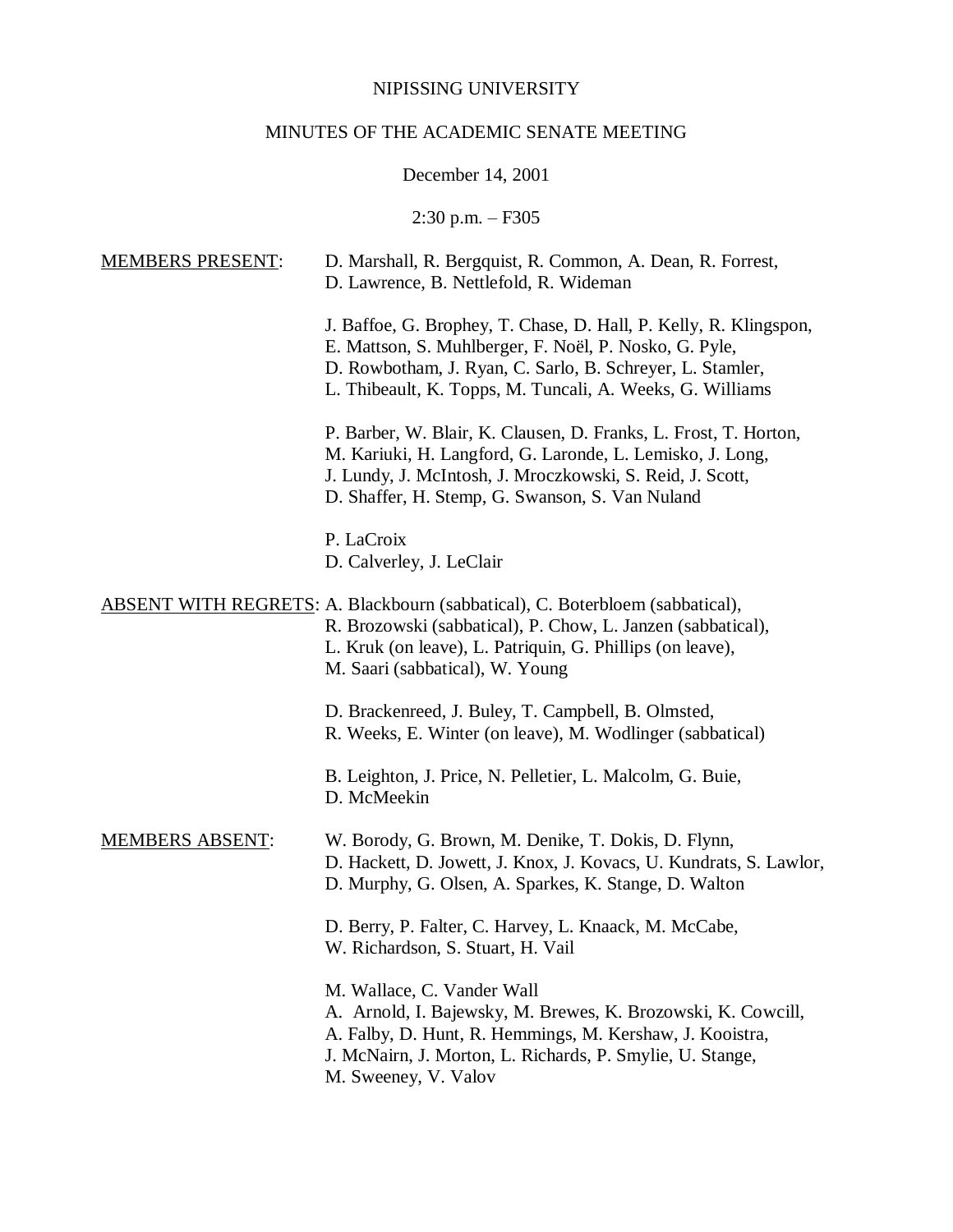| MOTION #1: | Moved by W. Blair, seconded by L. Lemisko that the minutes of the |
|------------|-------------------------------------------------------------------|
|            | Academic Senate dated November 9, 2001 be adopted.                |
|            | <b>CARRIED</b>                                                    |

## BUSINESS ARISING FROM THE MINUTES

MOTION #2: Moved by R. Forrest, seconded by P. Barber that Senate approve the modified Policy on Professor Emeritus/Emerita\* dated October 31, 2001. CARRIED

## ANNOUNCEMENTS

The President announced that Nipissing's Chancellor, Dr. James Redpath, had received the Order of Ontario at a ceremony held December  $4<sup>th</sup>$  at the Ontario Legislature. He noted that Dr. Thorn is also a former recipient of this distinction. Dr. Marshall announced that the Nipissing University Act 2001 was approved on December 13; the changes made to the Act remove any restrictions on Nipissing's degree-granting powers. The President reported on a series of double cohort meetings. He stated that the provincial Working Group on University Capacity had learned that the government's projections appear to be wrong and more students are coming to university than the government had decided it would support. This represents a tremendous challenge for the government as it must choose between fully funding all growth or fund institutions fully to the level of their respective submitted plan. The first option entails more money; the second choice means that the government will have to renege on its commitment to provide a space for every university student. No decision will be made until a new leader is chosen, perhaps in May or June. The next meeting of the WGUC is scheduled for January 14. Dr. Marshall expressed his sincere best wishes to all faculty and their families for a wonderful Christmas.

Dr. Forrest spoke briefly about the content of the two Academic Planning Committee reports enclosed with the Senate Agenda. Dr. Forrest reported that there was no success in hiring a Manager of Research. The search is continuing, with a revised ad to appear in January with the hope that the position will be filled by early spring. It was announced that Nipissing has submitted a proposal for a \$100,000 CHIR development grant in the hope that it will be approved. The Vice-President noted that seven applications had been received for the five research achievement awards; a committee has been created to review them. Dr. Forrest gave a brief update of the involvement of North Bay and Nipissing in the implementation committee of the Northern Medical School.

Dr. Dean stated that he had attended an NSERC meeting in Ottawa. He reported the availability of an extra \$200 million for funding the indirect costs of research. He expected that small universities should have access to these funds. Dr. Dean informed Senate that the Dean's office had conducted a survey of all students and professors seeking their input about the timetable. Of the 1300 students who responded, the majority indicated that they preferred 3-hour classes rather than one-hour classes. Also, the majority, including part-time students, preferred to take courses during the day rather than evening classes. Dr. Dean felt that the document would be useful to assess the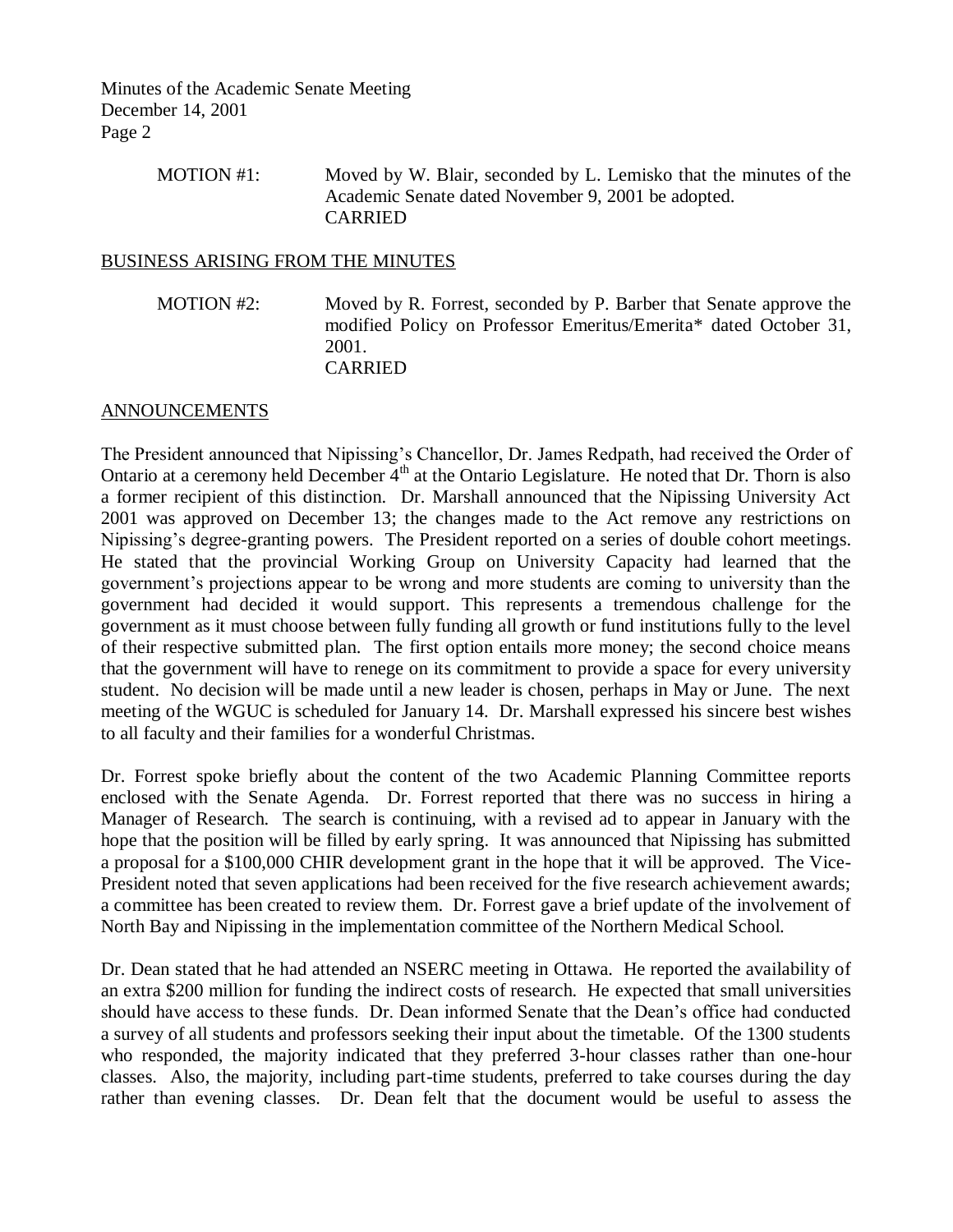needs and preferences of students and faculty. The Dean reported that a committee will receive nominations from faculty for notable achievements by students and will review these to announce the achievement awards.

Dr. Common is still finalizing the financial arrangements of the memorandum of understanding to be completed with Wilfrid Laurier. Exploratory discussions have occurred with Laurentian with regard to offering a concurrent program, in 2003, at the earliest.

## Executive Committee

| MOTION #3: | Moved by D. Marshall, seconded by R. Forrest that the Report of the |
|------------|---------------------------------------------------------------------|
|            | Senate Executive Committee dated December 6, 2001 be received.      |
|            | <b>CARRIED</b>                                                      |

## University Curriculum Committee

| MOTION #4: | Moved by R. Common, seconded by D. Shaffer that the Summary      |
|------------|------------------------------------------------------------------|
|            | Report of the University Curriculum Committee dated November 30, |
|            | 2001 be received.                                                |
|            | <b>CARRIED</b>                                                   |

- MOTION #5: Moved by R. Common, seconded by J. Baffoe that the Senate document entitled "Senate Academic Regulations and Policies, September 2001" be amended to include a writing competency requirement in the Bachelor of Commerce (Financial Services) program. CARRIED
- MOTION #6: Moved by R. Common, seconded by L. Frost that the Senate document entitled "Senate Academic Regulations and Policies, September 2001" be amended to add: EDUC 5536E Issues in First Nations Education, EDUC 5546E Assessment of Learning, EDUC 5636E Mental Health Issues in School Populations, EDUC 5637E Integrated Approaches to Language Curriculum, EDUC 5646E Creativity and Learning, EDUC 5647E The Gifted Learner, EDUC 5656E Model and Methods for Program Development with Gifted Learners. CARRIED
- MOTION #7: Moved by R. Common, seconded by H. Langford that the Senate document entitled "Senate Academic Regulations and Policies, September 2001" be amended to modify the degree requirements of the Consecutive BEd program. CARRIED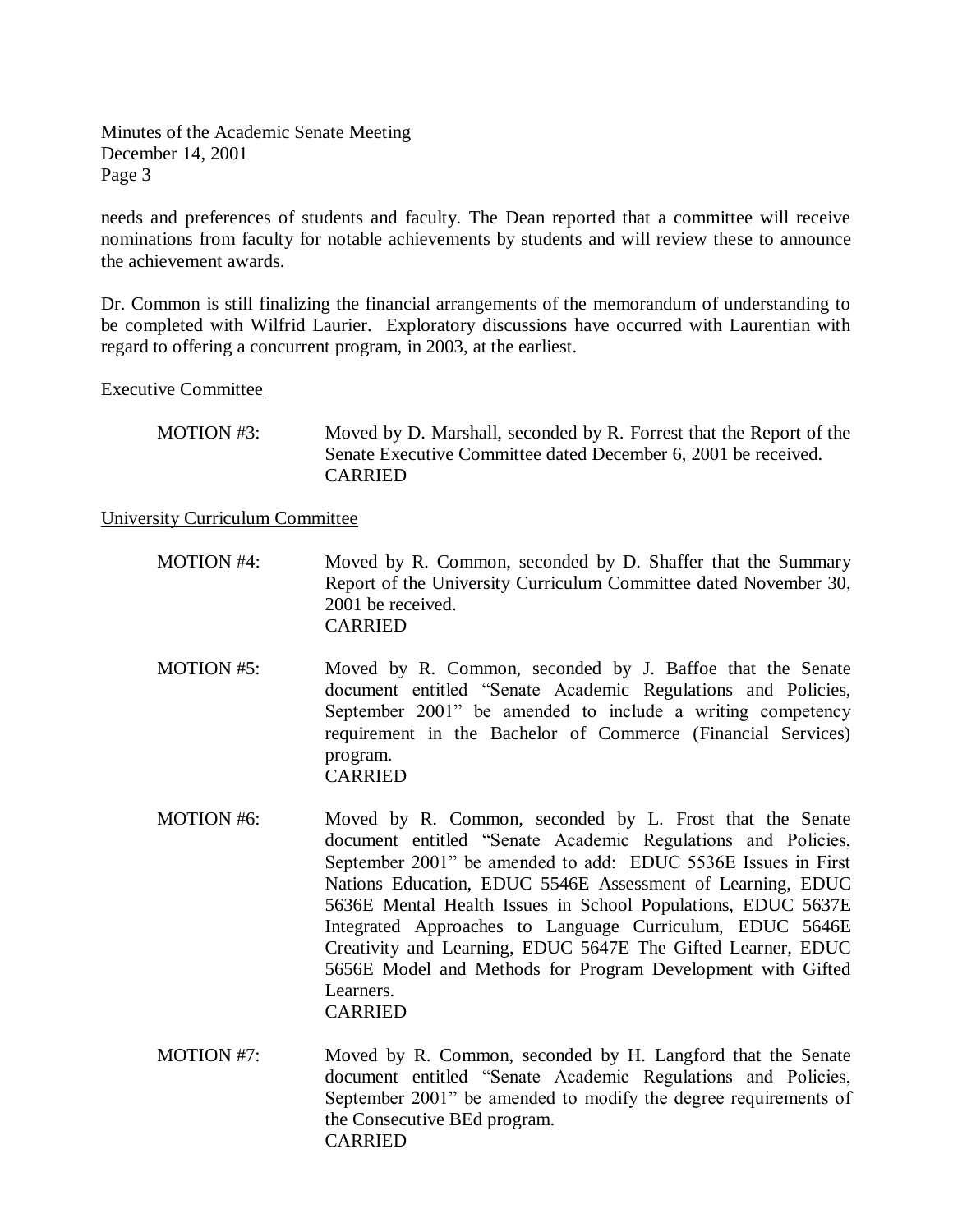- MOTION #8: Moved by R. Common, seconded by L. Frost that the Senate document entitled "Senate Academic Regulations and Policies, September 2001" be amended to include the degree requirements for the Wilfrid Laurier/Nipissing University combined BA/BEd Concurrent program with the understanding that further clarification/amendments be brought back to committee for review. CARRIED
- MOTION #9: Moved by R. Common, seconded by D. Franks that the Senate document entitled "Senate Academic Regulations and Policies, September 2001" be amended to add the Faculty of Education Advanced Degree in Education. CARRIED
- MOTION #10: Moved by R. Common, seconded by A. Dean that the Senate document entitled "Senate Academic Regulations and Policies, September 2001" be amended to add the Faculty of Arts and Science Fine Arts/Visual Arts, 3 Year BA Degree, Combined Major. CARRIED
- MOTION #11: Moved by R. Common, seconded by A. Dean that the Senate document entitled "Senate Academic Regulations and Policies, September 2001" be amended to modify the existing Bachelor of Arts & Science course PSYC 3607E. CARRIED

## Academic Planning Committee

| MOTION #12:        | Moved by R. Forrest, seconded by L. Lemisko that the Report of the<br>Academic Planning Committee dated November 8, 2001 be received.<br><b>CARRIED</b>                                                   |
|--------------------|-----------------------------------------------------------------------------------------------------------------------------------------------------------------------------------------------------------|
| MOTION #13:        | Moved by R. Forrest, seconded by L. Lemisko that the Report of the<br>Academic Planning Committee dated December 5, 2001 be received.<br><b>CARRIED</b>                                                   |
| <b>MOTION</b> #14: | Moved by R. Forrest, seconded by S. Muhlberger that Senate<br>recommend to the Board the establishment of a new tenure-track<br>position in History in the Faculty of Arts and Science.<br><b>CARRIED</b> |
| MOTION #15:        | Moved by R. Forrest, seconded by S. Muhlberger that Senate<br>recommend to the President the creation of a three-year, limited term<br>position in History.<br><b>CARRIED</b>                             |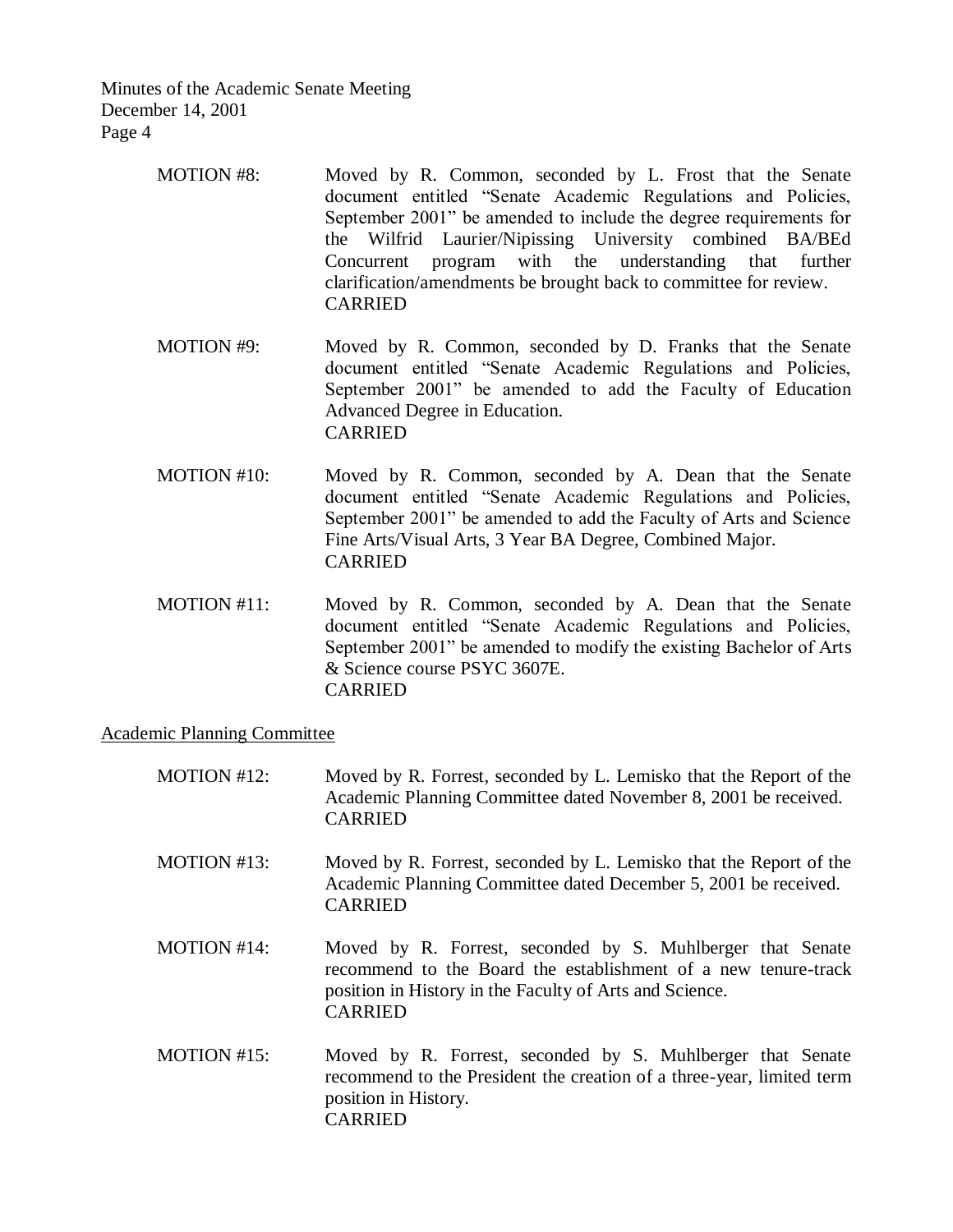| MOTION #16:        | Moved by R. Forrest, seconded by M. Tuncali that Senate recommend<br>to the Board the establishment of a new tenure-track position in<br>Mathematics.<br><b>CARRIED</b>                                                                                                                    |
|--------------------|--------------------------------------------------------------------------------------------------------------------------------------------------------------------------------------------------------------------------------------------------------------------------------------------|
| MOTION #17:        | Moved by R. Forrest, seconded by D. Hall that Senate recommend to<br>the Board the establishment of a new tenure-track position in<br>Sociology in the area of Criminal Justice.<br><b>CARRIED</b>                                                                                         |
| MOTION #18:        | Moved by R. Forrest, seconded by L. Stamler that Senate recommend<br>to the Board the establishment of a new tenure-track position in<br>Biology/Nursing.                                                                                                                                  |
| MOTION #19:        | Moved by H. Langford, seconded by J. Long that Motion #18 be<br>amended as follows: of a new tenure track position in Biology with<br>primary teaching responsibilities for support courses for Nursing.<br><b>CARRIED</b>                                                                 |
| <b>MOTION #20:</b> | Moved by R. Forrest, seconded by L. Stamler that Senate recommend<br>to the Board the establishment of a new tenure track position in<br>Biology with primary teaching responsibilities for support courses for<br>Nursing.<br><b>CARRIED</b>                                              |
| MOTION #21:        | Moved by R. Forrest, seconded by E. Mattson that Senate recommend<br>to the Board the establishment of a new tenure-track position in<br>Human Geography with the understanding that a current tenure-track<br>position in Human Geography be discontinued in June 2003.<br><b>CARRIED</b> |
| MOTION #22:        | Moved by R. Forrest, seconded by R. Bergquist that Senate approve,<br>for development, in principle, the two proposed degree programs to<br>be offered at the Muskoka campus.<br><b>CARRIED</b>                                                                                            |
| MOTION #23:        | Moved by R. Klingspon, seconded by H. Langford that Motion #22<br>be amended by adding "on the understanding that the planners<br>address the issue of ensuring the academic integrity of Nipissing<br>programs."<br><b>DEFEATED</b>                                                       |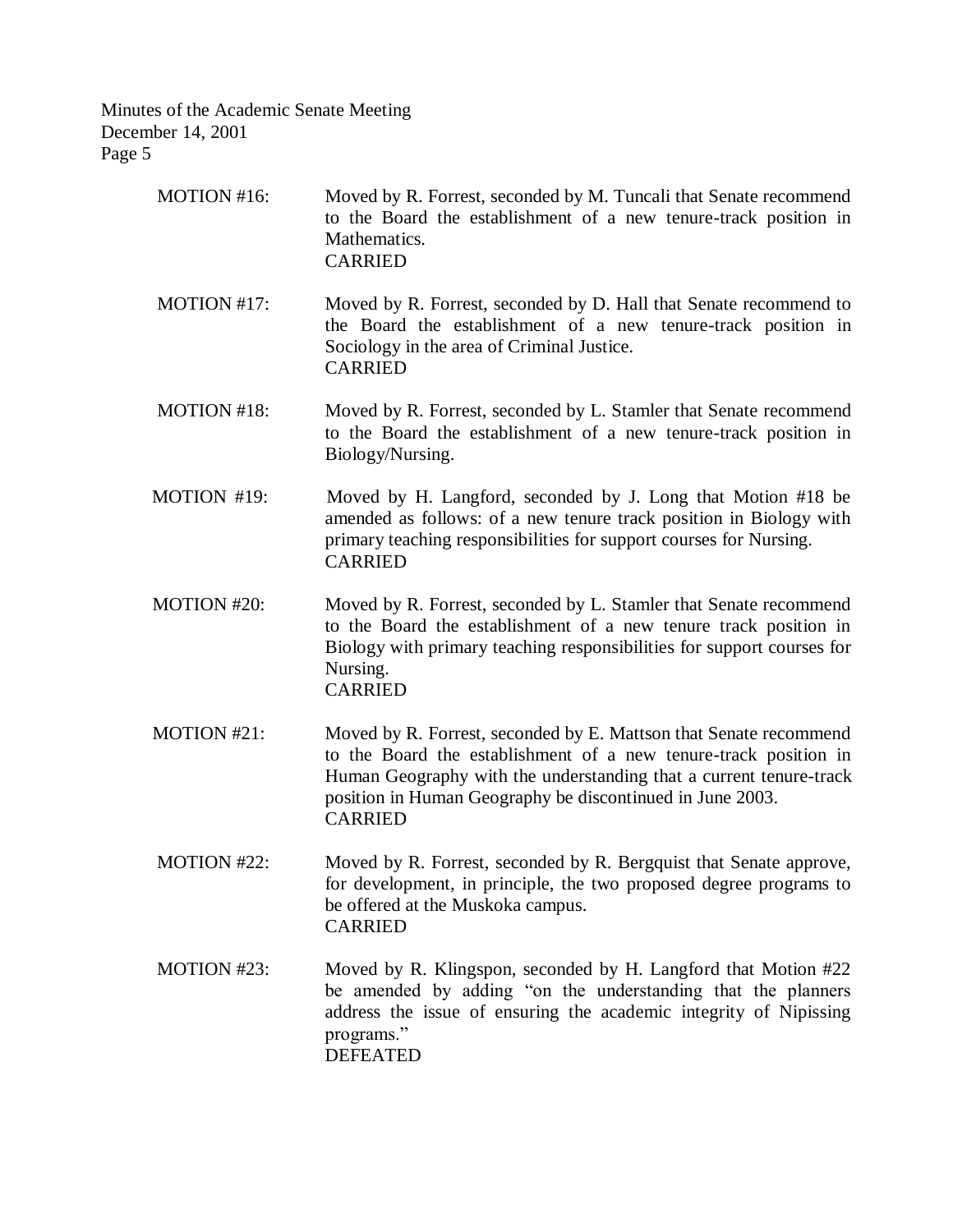Minutes of the Academic Affairs Committee December 14, 2001 Page 6

| MOTION #24: | Moved by R. Forrest, seconded by R. Common that Senate approve, |
|-------------|-----------------------------------------------------------------|
|             | for implementation, the Advanced Bachelors Degree in Education  |
|             | (ABDE) in the Faculty of Education.                             |
|             | <b>CARRIED</b>                                                  |

Student Affairs Committee

MOTION #25: Moved by S. Van Nuland, seconded by L. Lemisko that the Report of the Student Affairs Committee dated December 3, 2001 be received. CARRIED

#### By-Laws and Striking Committee

MOTION #26: Moved by J. McIntosh, seconded by L. Lemisko that the Report of the Senate By-Laws and Striking Committee dated December 6, 2001 be received. CARRIED

Admissions, Promotions and Petitions Committee

| MOTION $#27$ : | Moved by R. Bergquist, seconded by T. Horton that the Report of the |
|----------------|---------------------------------------------------------------------|
|                | Admissions, Promotions and Petitions Committee dated November       |
|                | 13, 2001 be received.                                               |
|                | <b>CARRIED</b>                                                      |

MOTION #28: Moved by R. Bergquist, seconded by L. Lemisko that the students listed on Appendix A, who have completed all requirements of their respective degrees or diplomas, be admitted to their respective degrees or diplomas in-course and that diplomas be awarded. CARRIED

## REPORTS OF REPRESENTATIVES ON OTHER BODIES

Dr. Common presented an oral report on behalf of the Teacher Education Advisory Committee. He reported that the Teachers' Federations want universities to boycott registering as service providers for the mandatory "professional learning program." All Ontario universities, however, have registered. The College of Teachers will not be notified of students from Nipissing who have taken such courses unless they specifically request to have them reported.

#### OTHER BUSINESS

MOTION #29: Moved by R. Wideman, seconded by D. Franks that the questionnaire summary of Spring/Summer 2001 AQ, ABQ, and PQP courses be received. CARRIED